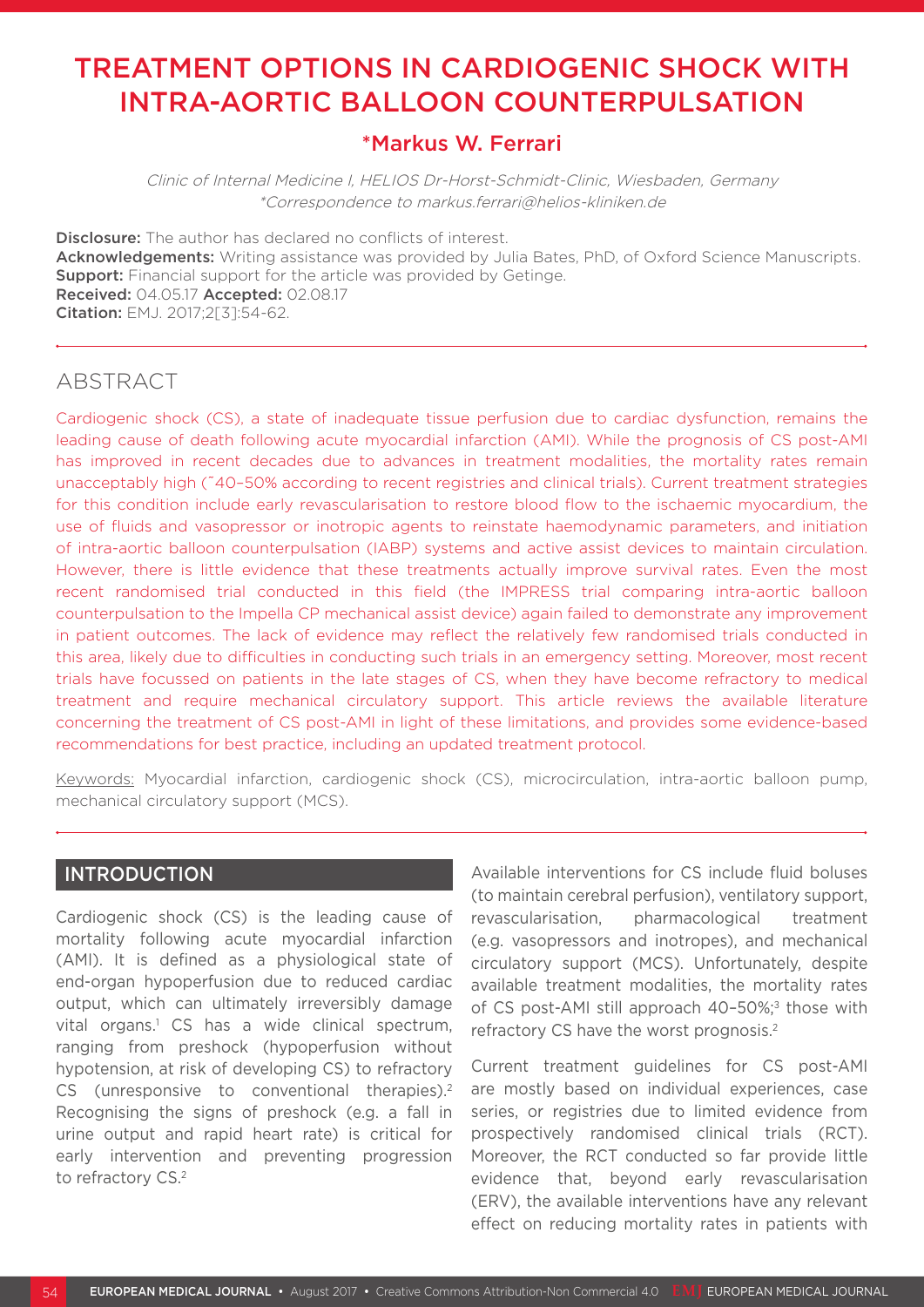CS post-AMI. The lack of efficacy may be because RCT have traditionally only altered one element in the recommended treatment protocol at a time, which may not be sufficient to bring about improvements in mortality post-AMI. In addition, most RCT have focussed on the late stages of CS, when patients already require MCS. Considering these limitations, the available literature on the treatment of CS post-AMI was reviewed, with the aim of revising current treatment practices.

## CURRENT TREATMENT PARADIGM FOR CARDIOGENIC SHOCK POST-ACUTE MYOCARDIAL INFARCTION

The classic clinical syndrome of CS is diagnosed as hypotension (systemic blood pressure <90 mmHg for 30 min or mean arterial pressure <65 mmHg for 30 min or vasopressors required to achieve blood pressure ≥90 mmHg) with reduced cardiac index (<1.8  $L/min/m^2$  or <2  $L/min/m^2$  with support), despite having adequate or elevated left ventricular (LV) filling pressures, with signs of impaired organ perfusion (i.e. altered mental status, cold/clammy skin, oliguria, and/or increased serum lactate).4 The current treatment strategy for patients with

CS post-AMI, based on European and American guidelines and experts' recommendations,4-7 is summarised in Figure 1. In brief, following diagnosis of CS, coronary angiography is recommended to detect any acute coronary occlusion and restore coronary blood flow.4-6 Medical treatment with ventilatory support, intravenous fluids, and/or administration of pharmacological agents is then indicated to restore blood pressure and respiration. Subsequently, the three main treatment strategies for restoring organ perfusion and cardiac output in CS post-AMI are revascularisation, MCS (intra-aortic balloon counterpulsation [IABP], ventricular assist devices, and extracorporeal membrane oxygenation [ECMO]), and infusion of vasopressors/inotropes.

#### Revascularisation in Cardiogenic Shock Post-Acute Myocardial Infarction

Restoration of coronary blood flow (revascularisation) is typically achieved via primary percutaneous coronary intervention (PCI) or coronary artery bypass grafting (CABG). However, for patients in whom PCI or CABG cannot be performed immediately (within 2 hours), thrombolytic therapy (TT) may be considered.<sup>4,6</sup>



#### Figure 1: Current treatment strategy for cardiogenic shock post-acute myocardial infarction as outlined in the 2014 European Guidelines.<sup>6</sup>

CABG: coronary artery bypass grafting; PCI: percutaneous coronary intervention. *Adapted from Thiele et al.7*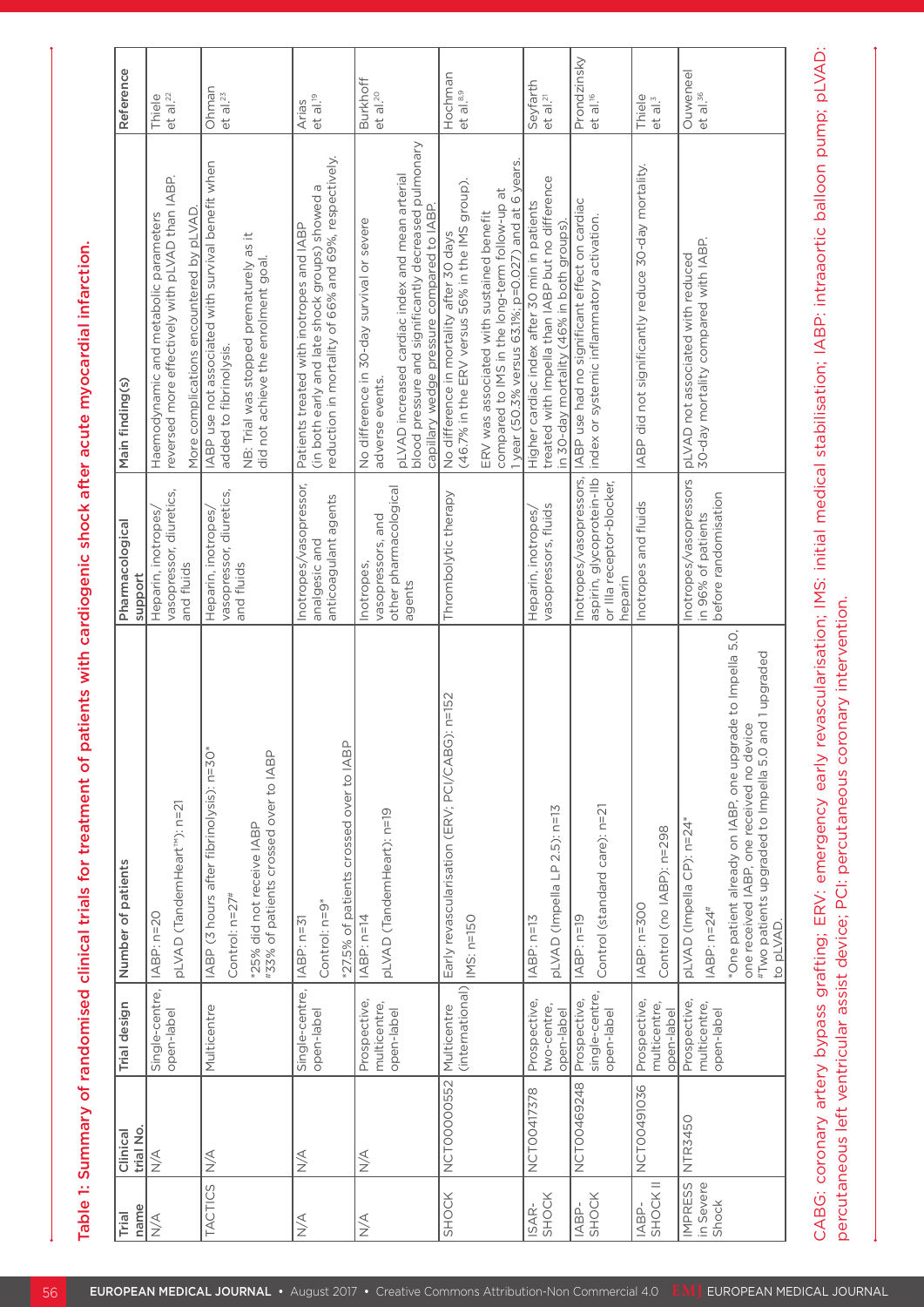ERV was flagged as the most important treatment strategy for CS post-AMI in the randomised SHOCK trial (Table 1). $8,9$  In the emergency ERV group (n=152), revascularisation (via PCI or CABG) was initiated within 6 hours after randomisation, whereas patients in the initial medical stabilisation (IMS) group (n=150) underwent delayed revascularisation (54 hours post-randomisation on average). While mortality after 30 days did not differ significantly between the two groups (46.7% in the ERV group versus 56% in the IMS group), ERV was associated with sustained benefit compared to IMS at 6 months (50.3% versus 63.1%; p=0.027) and at 6 years.8,10 A similar benefit of early revascularisation was noted in the SMASH trial.<sup>11</sup>

Although not widely practiced, current guidelines encourage PCI of critical stenosis or unstable lesions in addition to the culprit lesion (Class IIa Level B recommendation in the European guidelines).6 The effect of culprit lesion-only PCI compared to multi-vessel PCI on mortality in patients with CS post-AMI is currently being explored in the CULPRIT SHOCK trial.12

#### Intra-Aortic Balloon Counterpulsation

Because of its low cost and relatively easy insertion/removal, IABP remains a frequently used MCS device.<sup>13</sup> In patients with CS post-AMI, IABP increases the myocardial oxygen demand ratio (by increasing coronary and systemic circulation via diastolic augmentation) while it lowers the afterload to systolic ejection, and, therefore, increases cardiac output.<sup>14</sup>

Encouraging clinical observations of the benefit of IABP were first demonstrated in a prospective study using the abovementioned SHOCK trial patient registry.15 In this study, 856 patients with CS were treated with either IABP only (n=279), TT only (n=132), TT and IABP (n=160), or no TT or IABP (n=285). In-hospital mortality among the four groups was significantly different: TT and IABP (47%), IABP only (52%), TT only (63%), no TT or IABP (77%). The authors concluded that IABP combined with revascularisation (PCI/CABG) lowered in-hospital mortality rates compared with standard medical therapy; however, in cases where early revascularisation is not possible, TT and IABP should be initiated, followed by immediate transfer to a hospital with PCI/CABG capabilities. This study was somewhat limited by selection bias, as patients selected for IABP/TT were a lower-risk group who may have been preselected for a more favourable

outcome (e.g. younger age, fewer comorbidities). Therefore, a RCT was warranted to confirm the benefits of IABP.

The first RCT to examine whether IABP in addition to PCI ameliorates multi-organ dysfunction syndrome in patients with CS post-AMI was the IABP-SHOCK trial (Table 1).<sup>16</sup> Among the 45 patients included, no significant difference was observed between those receiving IABP and those receiving standard care with respect to severity of illness, cardiac index, or systemic inflammatory activation.16 Moreover, additional IABP treatment did not result in significant haemodynamic improvement compared with medical therapy alone.<sup>17</sup> However, there were some limitations of this study, including discrepancies among patients within the groups.16

Following the IABP-SHOCK trial, a systematic review and meta-analysis of the literature published up to 2011 confirmed that IABP did not improve survival.<sup>18</sup> However, the results of this metaanalysis were limited by several issues including the small number of available trials (only seven eligible studies<sup>3,16,19-23</sup>), insufficient sample sizes, and heterogeneity of included patients at baseline.<sup>18</sup> There was also frequent crossover in several trials, and different durations of IABP support were used (ranging from 26±19–84±54 hours).16,18-20 These limitations made it difficult for any definitive conclusions to be drawn. The IABP SHOCK II trial<sup>3</sup> (Table 1) was the first large prospective, randomised, open-label, multicentre trial, to investigate the influence of IABP support on mortality. Following presentation, patients with CS were randomly assigned to either IABP (n=300) or conventional treatment (n=298). The SHOCK II trial proved IABP is a safe therapy and offers haemodynamic benefits in CS.<sup>3</sup> However, in terms of the primary endpoint of 30-day mortality, there was no significant difference between the two treatment groups (39.7% for IABP versus 41.3% for control; p=0.69). The 12-month follow-up data confirmed there was no significant difference in mortality rates between the two treatment groups (52% for IABP versus 51% for control; p=0.91).<sup>24</sup> Moreover, in the survivors, quality-of-life measures (mobility, pain, depression, and others) were similar between the two treatment groups.<sup>24</sup>

The negative results of the SHOCK II trial were somewhat controversial, given IABP has been used in CS for several decades. However, the lack of benefit may reflect several limitations of the study. For example, 10% of the conventional treatment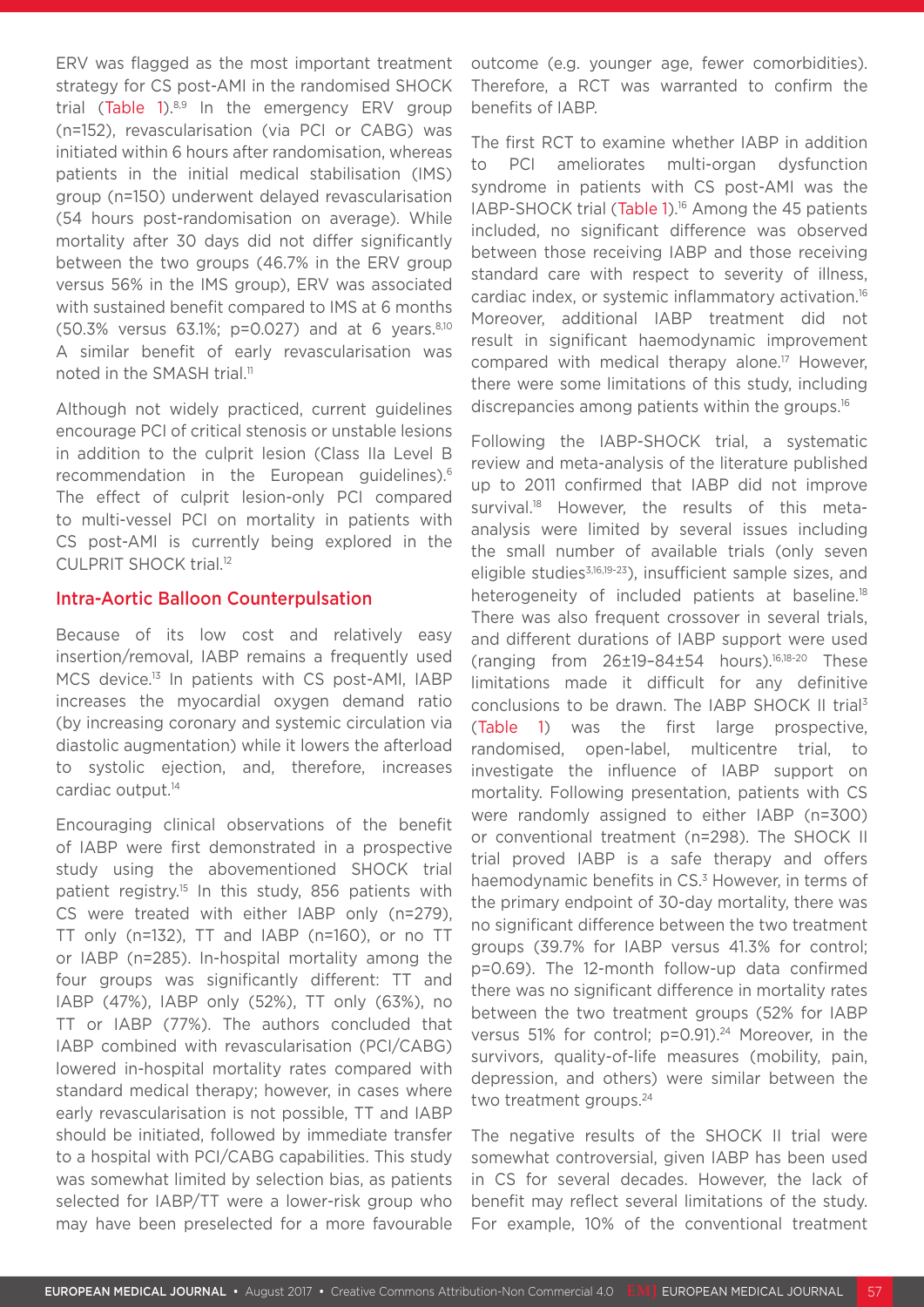(no IABP) group crossed over into the IABP group and some patients in the control group received another MCS device.25 In addition, the timing of the IABP insertion was not standardised and was left to the discretion of the operator (IABP was inserted pre-PCI in 13.4% of cases).3 Indeed, IABP insertion after PCI was previously shown to be associated with increased in-hospital mortality.<sup>26</sup> Furthermore, the trial was not sufficiently powered to assess a difference in mortality: given the observed mortality rate of ˜40%, >900 patients would have been required to detect the effect compared to the 600 enrolled.27 Nevertheless, as a consequence of the SHOCK II trial, IABP was downgraded to a Class IIa Level B recommendation, Level of Evidence B (can be considered in patients who do not quickly stabilise with pharmacological therapy) in the current American guidelines.5 Furthermore, IABP is not routinely recommended in the latest European guidelines (Class III recommendation, Level of Evidence B) but may be used as an adjunct for patients with mechanical complications as a bridge to surgery.28

A recent advance in IABP has been the use of a larger capacity 50 cc IAB, which showed greater systolic unloading and diastolic augmentation compared to standard 40 cc IABP in a real-world clinical study.<sup>13</sup> The use of the large-volume 50  $cc$ IABP as a first-line MCS strategy (with escalation when needed) was retrospectively analysed in a single-centre observational study of 100 patients with CS, with a promising rate of overall survival to hospital discharge of 66%.<sup>29</sup> However, a RCT is needed to further validate these findings.

#### Percutaneous Left Ventricular Assist Devices

Percutaneous left ventricular assist devices (pLVAD) represent a newer type of MCS, and are used as a bridge to recovery or transplant, or as permanent (destination) therapy. Currently available pLVADs include TandemHeart™ (Cardiac Assist, Pittsburgh, Pennsylvania, USA); Impella® 2.5, Impella® 5.0 (needs to be surgically implanted), and Impella® CP systems (Abiomed Europe, Aachen, Germany); and the paracorporeal pulsatile device iVAC 2L<sup>®</sup> (PulseCath BV, Arnhem, Netherlands).<sup>30</sup> TandemHeart and Impella have shown improved short-term haemodynamic support; however, trials have yet to be conducted using iVAC2L.

Thiele et al.<sup>22</sup> were among the first to report that patients with CS post-AMI who were randomised to receive pLVAD with TandemHeart (n=21) more

rapidly showed improved haemodynamic and metabolic parameters than those receiving standard treatment with IABP (n=20; Table 1).<sup>22</sup> However, pLVAD resulted in more complications, including bleeding/vascular complications.22,31-33 With regard to Impella, Seyfarth et al.<sup>21</sup> reported it was safe to use and provided superior haemodynamic support at 30 min, but showed similar haemodynamic results to IABP at all other time points in a RCT involving 26 patients with CS (ISAR-SHOCK,21 Table 1). Although the study by Seyfarth et al.<sup>21</sup> showed a higher cardiac index in patients treated with Impella compared to IABP, the overall mortality was similar (46%) in both groups.<sup>21</sup> However, the small RCT by Thiele et al.<sup>22</sup> and Seyfarth et al.<sup>21</sup> lacked enough power to show any differences in clinical outcomes.<sup>18</sup>

A subsequent meta-analysis indicated that although pLVAD may provide superior haemodynamic support in CS compared to IABP, it does not improve early survival.<sup>34</sup> As further evidence, a registry comparing Impella 2.5 to IABP in the setting of post-resuscitation shock reported similar mortality: the mortality rate was 77% among 35 patients treated with Impella and 79% in 43 patients treated with IABP.<sup>35</sup> More recently, a single-centre RCT (IMPRESS, Table 1) compared IABP (n=24) and Impella CP (n=24) in patients with severe CS post-AMI, and found Impella CP did not reduce 30-day mortality compared to IABP.36 Mortality was 50% in patients treated with IABP and 46% in those treated with pLVAD (hazard ratio [HR] with pLVAD: 0.96; 95% confidence interval [CI]: 0.42–2.18; p=0.92).36 Moreover, at 6 months, mortality rates for both Impella CP and IABP were 50% (HR: 1.04; 95% CI: 0.47–2.32; p=0.923).36 Bleeding occurred more often in Impella-treated patients than in IABP-treated patients. The authors concluded pLVAD shows no additional benefit over IABP in CS post-AMI.36 However, it must be noted that the patients included in this study were in the end-stage of disease when they required mechanical support. Additionally, this study had a small sample size and was underpowered to show clinical outcome. In addition, some crossovers and upgrades occurred in this trial, at the discretion of the investigator, which may have affected the results. Moreover, the IMPRESS trial did not compare Impella to standard treatment, which is now being investigated in a Danish multicentre trial (DanShock).<sup>37</sup>

Currently, Impella is recommended in patients with severe LV dysfunction, and is approved by the US Food and Drug Administration (FDA) to provide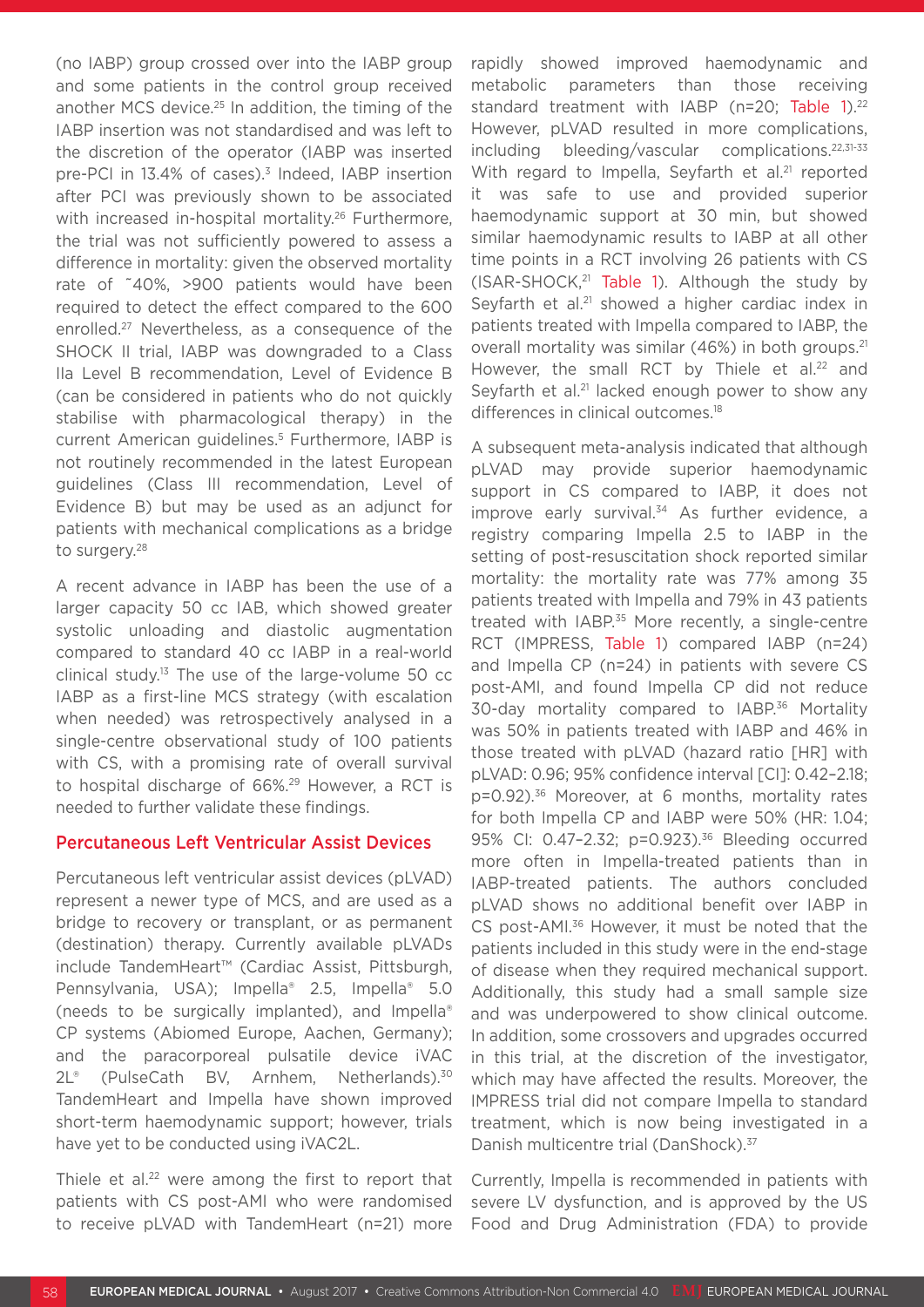short-term circulatory support for ≤6 hours; in Europe, it may be used for  $\leq$ 5 days.<sup>38</sup> Abiomed's instruction for the use of Impella 2.5 L and the CP device for CS is ≤4 days and during high-risk PCI it is  $\leq 6$  hours.<sup>39</sup> In addition to pLVAD, the use of ECMO should be considered for concomitant hypoxaemia.

#### Extracorporeal Membrane Oxygenation

ECMO, also known as extracorporeal life support. is a reliable method for urgent resuscitation in severe refractory CS and during transportation.<sup>40</sup> While ECMO decompresses the venous system, provides flow, and ensures oxygenation, it cannot unload the left ventricle like pLVADs.<sup>41</sup> Therefore, ECMO alone may cause progressive distention, and, subsequently, further LV failure. To address this, a recent case report showed the combined use of ECMO and Impella 5.0 could effectively manage CS post-AMI to prevent multi-organ damage as a bridge to transplantation.<sup>42</sup> However, to date, no large RCT has been conducted on the use of ECMO in CS post-AMI.

#### Management of Haemodynamic Parameters with Vasopressor and Inotropic Agents

Irrespective of early revascularisation by PCI/CABG with or without MCS, volume expansion with vasopressors and/or inotropes remains a cornerstone of haemodynamic support in CS.4,7 However, excessive increases in volume and systemic vascular resistance may increase cardiac afterload and worsen cardiac failure. Indeed, according to a recent Cochrane review, neither inotropic nor vasopressor therapy reduced mortality rates in CS post-AMI.<sup>43</sup> Instead, these agents were associated with an increase in clinically relevant arrhythmia. Inotropic and/or vasopressor therapy may also induce myocardial ischaemia, and, in some cases, even result in hypotension.<sup>44</sup> Moreover, inotrope use has been shown to increase the mortality risk by ≤80%.45 Therefore, it appears that these drugs worsen the ischaemia-related imbalance of oxygen supply and demand in AMI.

When considering the type of vasopressor/inotrope to use, dopamine was previously recommended for use as a first-line vasopressor agent for CS post-AMI; however, RCT evidence suggests that norepinephrine is safer in this setting.<sup>46</sup> Meanwhile, epinephrine was associated with increased 90-day mortality and worsening of cardiac and renal injury in the multinational CardShock study, which analysed the use of vasopressors and

inotropes in 219 patients with CS.<sup>47</sup> This study also found levosimendan combined with norepinephrine, as well as dobutamine combined with norepinephrine, had better outcomes, and may be a preferable treatment for CS.<sup>47</sup> Nevertheless. more RCT are required to confirm these results, such as the OptimaCC study.<sup>48</sup>

Another trial is currently evaluating the efficacy and safety of intravenous epinephrine infusion as an early and fast haemodynamic stabiliser, associated with tight tissue perfusion monitoring, in the context of a stepwise progression in the treatment of CS, including MCS.49 At present, however, there is no clear evidence for recommendation of the use of vasopressors/ inotropes in CS, although it is advised that if they are implemented, the lowest dose possible should be used and patients should be weaned as soon as possible.5,6

## RETHINKING THE TREATMENT STRATEGY FOR PATIENTS WITH ACUTE MYOCARDIAL INFARCTION COMPLICATED BY CARDIOGENIC SHOCK

As vasopressors and inotropes may worsen cardiac and renal injury, their use may be negating the benefits of MCS-related trials. As evidence, a recent study demonstrated that norepinephrine had a negative effect on the response to IABP-related microflow improvement in CS.<sup>50</sup> So, should the use of vasopressors/inotropes in the treatment of CS post-AMI be reconsidered? And if so, what would be the best alternative?

A recent multivariate analysis showed implementation of MCS before PCI (p=0.04) and before requiring inotropes/vasopressors  $(p=0.05)$  was associated with increased survival.<sup>51</sup> Survival was 66% when MCS was initiated <1.25 hours from shock onset, 37% when initiated within 1.25–4.25 hours, and 26% when initiated after 4.25 hours (p=0.017).<sup>51</sup> In addition, survival was 68%, 46%, 35%, 35%, and 26% for patients requiring 0, 1, 2, 3, and ≥4 inotropes before MCS support, respectively.<sup>51</sup> So early MCS prior to PCI or vasopressor/inotrope therapy seems to be an attractive option, but does IABP or pLVAD provide the best outcome?

Some reports have demonstrated improved survival in patients who received IABP before primary PCI compared to post-PCI (i.e. mortality rates of 25% versus 55%, respectively).<sup>26</sup>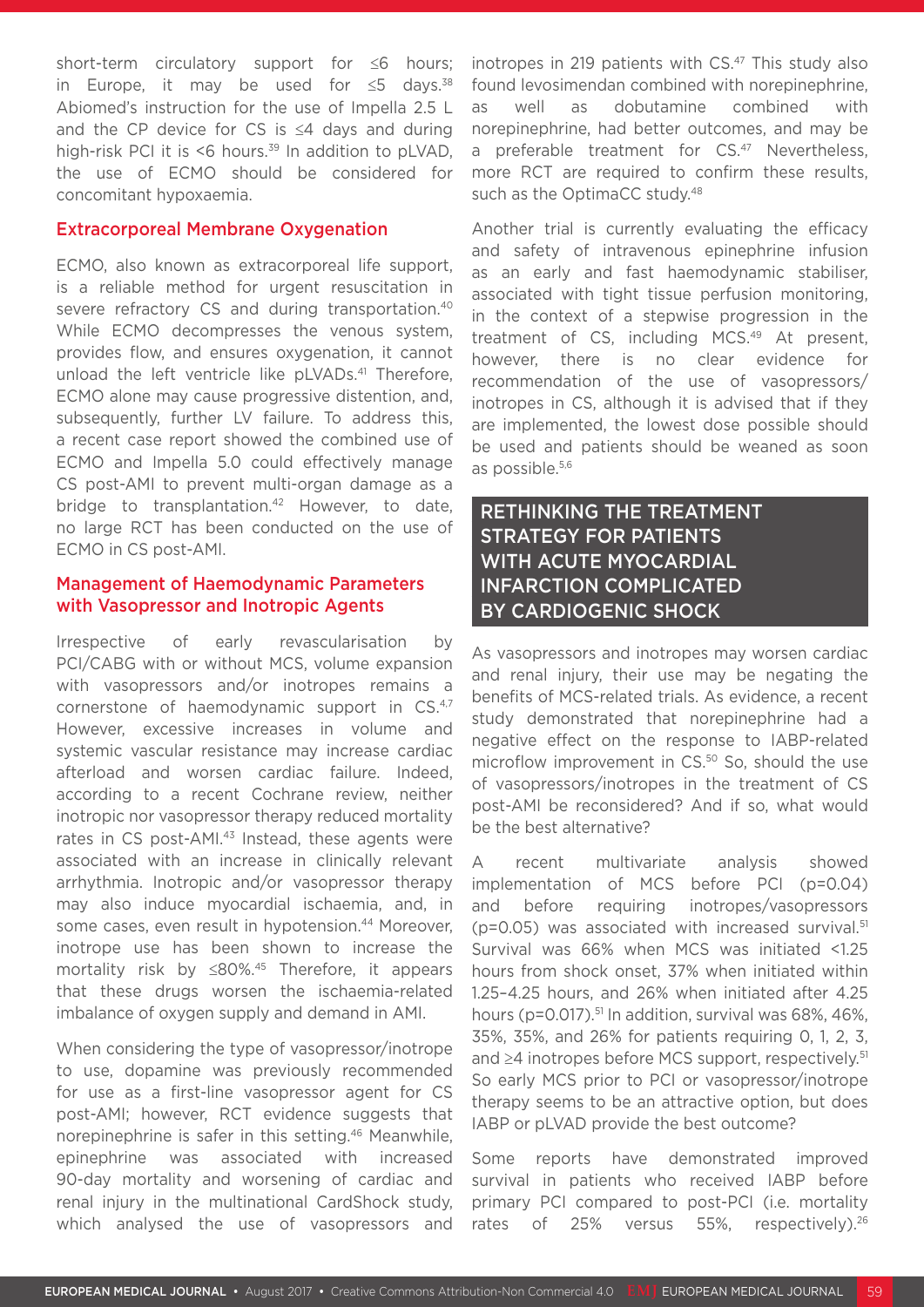

Figure 2: Proposed new treatment strategy for cardiogenic shock post-acute myocardial infarction based on currently available literature.

CABG: coronary artery bypass grafting; IABP: intra-aortic balloon pump; PCI: percutaneous coronary intervention.

Indeed, as IABP only provides minor circulatory support and requires a certain level of residual LV function, implementing it too late in the treatment timeline may be useless. Clinical data from the USpella registry also indicate that mortality is reduced in patients supported by pLVAD (Impella) prior to PCI.52 However, current RCT indicate pLVAD is associated with increased vascular/bleeding complications,22,31-33 and has higher associated costs compared to IABP.53

While many standardised treatment protocols for managing CS post-AMI have been established, the use of these tools still varies across centres. Based on current evidence, a new treatment algorithm is proposed (summarised in Figure 2). From this algorithm, a more uniform patient management strategy could potentially be developed for implementation in multiple centres worldwide.

In the treatment strategy proposed here, IABP (specifically using the higher efficacy 50 cc IAB) is now recommended as the first-line therapy and should be initiated prior to PCI, although this recommendation would require additional guidelines to be developed for early identification

of patients for whom IABP is likely to be sufficient. Another recommendation is that low dose (at most) inotropes/vasopressors should be used only as temporary measures until IABP can be initiated prior to PCI; this may improve survival rates while avoiding the mortality associated with inotropes and vasopressor agents.<sup>54</sup> Finally, if patients fail to stabilise, it is recommended that a quick escalation to full support using ECMO should occur. However, adequately powered RCT are required to validate the new treatment strategy.

### CONCLUSIONS AND THOUGHTS FOR THE FUTURE

CS post-AMI remains challenging to treat and high mortality rates warrant further RCT in this setting. To do this, we must first overcome the inherent difficulties in conducting such trials in the emergency setting of AMI complicated by CS, as outlined previously.<sup>55</sup> Future studies should also investigate using the available interventions at earlier stages of the disease pathology. Nevertheless, the available literature strongly indicates that it is time to reassess the standard treatment protocols for AMI patients suffering CS.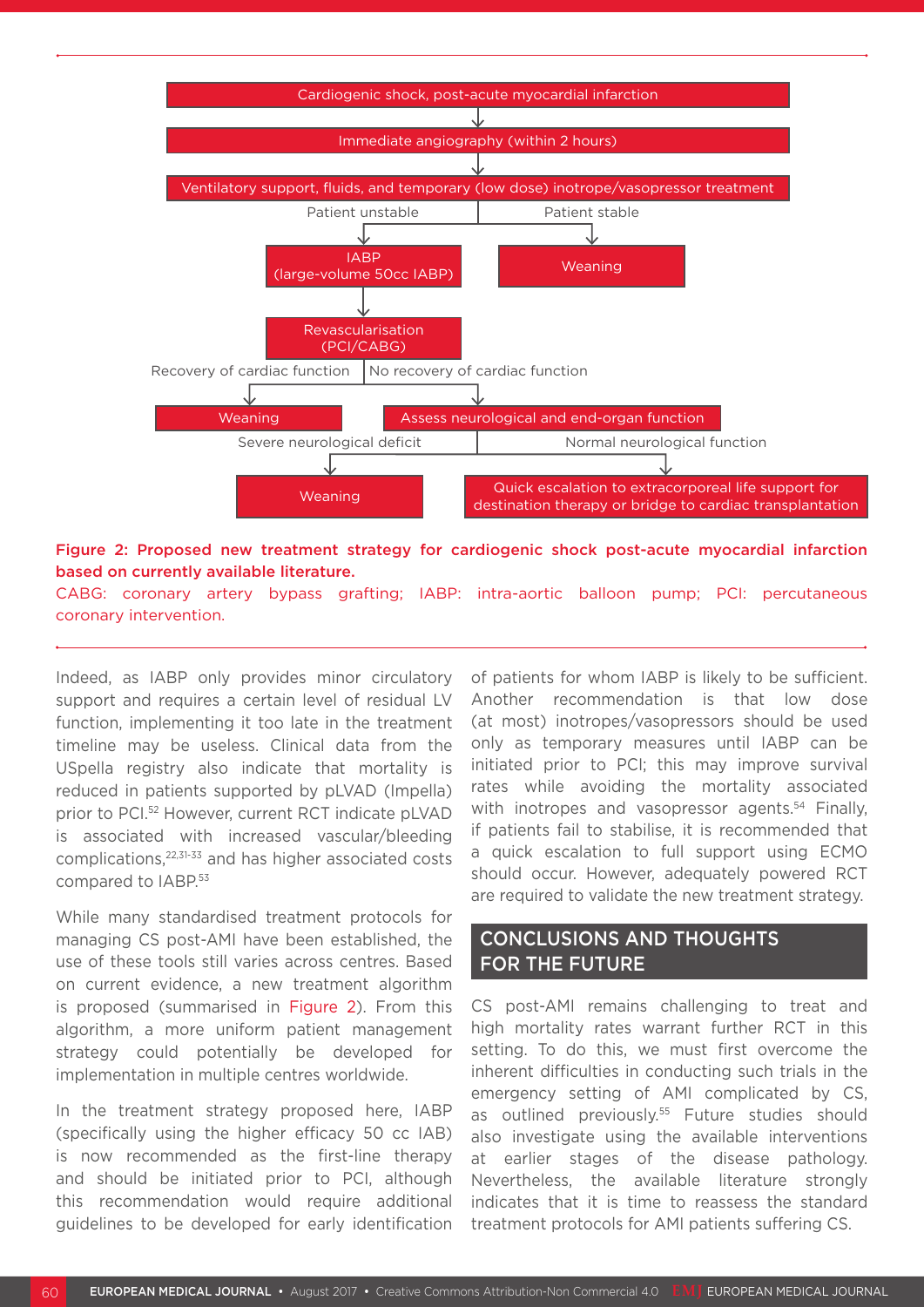#### REFERENCES

1. Lim HS. Cardiogenic Shock: Failure of Oxygen Delivery and Oxygen Utilization. Clin Cardiol. 2016;39(8):477-83.

2. Reyentovich A et al. Management of refractory cardiogenic shock. Nat Rev Cardiol. 2016;13(8):481-92.

3. Thiele H et al. Intraaortic balloon support for myocardial infarction with cardiogenic shock. N Engl J Med. 2012; 367(14):1287-96.

4. Levy B et al. Experts' recommendations for the management of adult patients with cardiogenic shock. Ann Intensive Care. 2015;5(1):52. Erratum in: Ann Intensive Care. 2015;5(1):26.

5. O'Gara PT et al; American College of Emergency Physicians; Society for Cardiovascular Angiography and Interventions. 2013 ACCF/AHA guideline for the management of ST-elevation myocardial infarction: a report of the American College of Cardiology Foundation/American Heart Association Task Force on Practice Guidelines. J Am Coll Cardiol. 2013;61(4):e78-140.

6. Windecker S et al. 2014 ESC/ EACTS Guidelines on myocardial revascularization: The Task Force on Myocardial Revascularization of the European Society of Cardiology (ESC) and the European Association for Cardio-Thoracic Surgery (EACTS) Developed with the special contribution of the European Association of Percutaneous Cardiovascular Interventions (EAPCI). Eur Heart J. 2014;35(37):2541-619.

7. Thiele H et al. Management of cardiogenic shock. Eur Heart J. 2015; 36(20):1223-30.

8. Hochman JS et al. Early revascularization and long-term survival in cardiogenic shock complicating acute myocardial infarction. JAMA. 2006; 295(21):2511-5.

9. Hochman JS et al. Early revascularization in acute myocardial infarction complicated by cardiogenic shock. SHOCK Investigators. Should We Emergently Revascularize Occluded Coronaries for Cardiogenic Shock. N Engl J Med. 1999;341(9):625-34.

10. Reynolds HR, Hochman JS. Cardiogenic shock: current concepts and improving outcomes. Circulation. 2008;117(5): 686-97.

11. Urban P et al. A randomized evaluation of early revascularization to treat shock complicating acute myocardial infarction. The (Swiss) Multicenter Trial of Angioplasty for Shock-(S)MASH. Eur Heart J. 1999;20(14):1030-8.

12. University of Luebeck. Culprit Lesion Only PCI Versus Multivessel PCI in Cardiogenic Shock (CULPRIT-SHOCK). NCT01927549. https://clinicaltrials.gov/ ct2/show/NCT01927549.

13. Kapur NK et al. Hemodynamic effects of standard versus larger-capacity intraaortic balloon counterpulsation pumps. J Invasive Cardiol. 2015;27(4): 182-8.

14. Parissis H et al. IABP: historyevolution-pathophysiology-indications: what we need to know. J Cardiothorac Surg. 2016;11(1):122.

15. Sanborn TA et al. Impact of thrombolysis, intra-aortic balloon pump counterpulsation, and their combination in cardiogenic shock complicating acute myocardial infarction: a report from the SHOCK Trial Registry. SHould we emergently revascularize Occluded Coronaries for cardiogenic shocK? J Am Coll Cardiol. 2000;36(3 Suppl A):1123-9.

16. Prondzinsky R et al. Intra-aortic balloon counterpulsation in patients with acute myocardial infarction complicated by cardiogenic shock: the prospective, randomized IABP SHOCK Trial for attenuation of multiorgan dysfunction syndrome. Crit Care Med. 2010;38(1): 152-60.

17. Prondzinsky R et al. Hemodynamic effects of intra-aortic balloon counterpulsation in patients with acute myocardial infarction complicated by cardiogenic shock: the prospective, randomized IABP shock trial. Shock. 2012; 37(4):378-84.

18. Unverzagt S et al. Intra-aortic balloon pump counterpulsation (IABP) for myocardial infarction complicated by cardiogenic shock. Cochrane Database Syst Rev. 2015(3):CD007398.

19. Arias EA et al. [Impact of the intraaortic balloon pump in the mortality due to cardiogenic shock secondary to acute myocardial infarction]. Arch Cardiol Mex. 2005;75(3):260-6. (In Spanish).

20. Burkhoff D et al. A randomized multicenter clinical study to evaluate the safety and efficacy of the TandemHeart percutaneous ventricular assist device versus conventional therapy with intraaortic balloon pumping for treatment of cardiogenic shock. Am Heart J. 2006;152(3):469.e1-8.

21. Seyfarth M et al. A randomized clinical trial to evaluate the safety and efficacy of a percutaneous left ventricular assist device versus intra-aortic balloon pumping for treatment of cardiogenic shock caused by myocardial infarction. J Am Coll Cardiol. 2008;52(19):1584-8.

22. Thiele H et al. Randomized comparison of intra-aortic balloon support with a percutaneous left ventricular assist device in patients with revascularized acute myocardial infarction complicated by cardiogenic shock. Eur Heart J. 2005; 26(13):1276-83.

23. Ohman EM et al. Thrombolysis and counterpulsation to improve survival in myocardial infarction complicated by hypotension and suspected cardiogenic shock or heart failure: results of the TACTICS Trial. J Thromb Thrombolysis. 2005;19(1):33-9.

24. Thiele H et al. Intra-aortic balloon counterpulsation in acute myocardial infarction complicated by cardiogenic shock (IABP-SHOCK II): final 12 month results of a randomised, open-label trial. Lancet. 2013;382(9905):1638-45.

25. Acharii S et al. Have we given up on intra-aortic balloon counterpulsation in post-myocardial infarction cardiogenic shock? Clin Cardiol. 2013;36(11):704-10.

26. Schwarz B et al. Predictors of mortality in patients with cardiogenic shock treated with primary percutaneous coronary intervention and intra-aortic balloon counterpulsation. Med Klin Intensivmed Notfmed. 2016;111(8):715-22.

27. Perera D et al. Intra-aortic balloon pump trials: questions, answers, and unresolved issues. Circ Cardiovasc Interv. 2013;6(3):317-21.

28. Ponikowski P et al. 2016 ESC Guidelines for the diagnosis and treatment of acute and chronic heart failure: The Task Force for the diagnosis and treatment of acute and chronic heart failure of the European Society of Cardiology (ESC) Developed with the special contribution of the Heart Failure Association (HFA) of the ESC. Eur Heart J. 2016;37(27):2129-200.

29. Visveswaran GK et al. A single center tertiary care experience utilizing the large volume mega 50cc intra-aortic balloon counterpulsation in contemporary clinical practice. Catheter Cardiovasc Interv. 2017.

30. Thiele H et al. Shock in acute myocardial infarction: the Cape Horn for trials? Eur Heart J. 2010;31(15):1828-35.

31. Redfors B et al. Mortality, length of stay, and cost implications of procedural bleeding after percutaneous interventions using large-bore catheters. JAMA Cardiol. 2017;2(7):798-802.

32. Badiye AP et al. Incidence of hemolysis in patients with cardiogenic shock treated with Impella percutaneous left ventricular assist device. ASAIO J. 2016;62(1):11-4.

33. Abaunza M et al. Incidence and prognosis of vascular complications after percutaneous placement of left